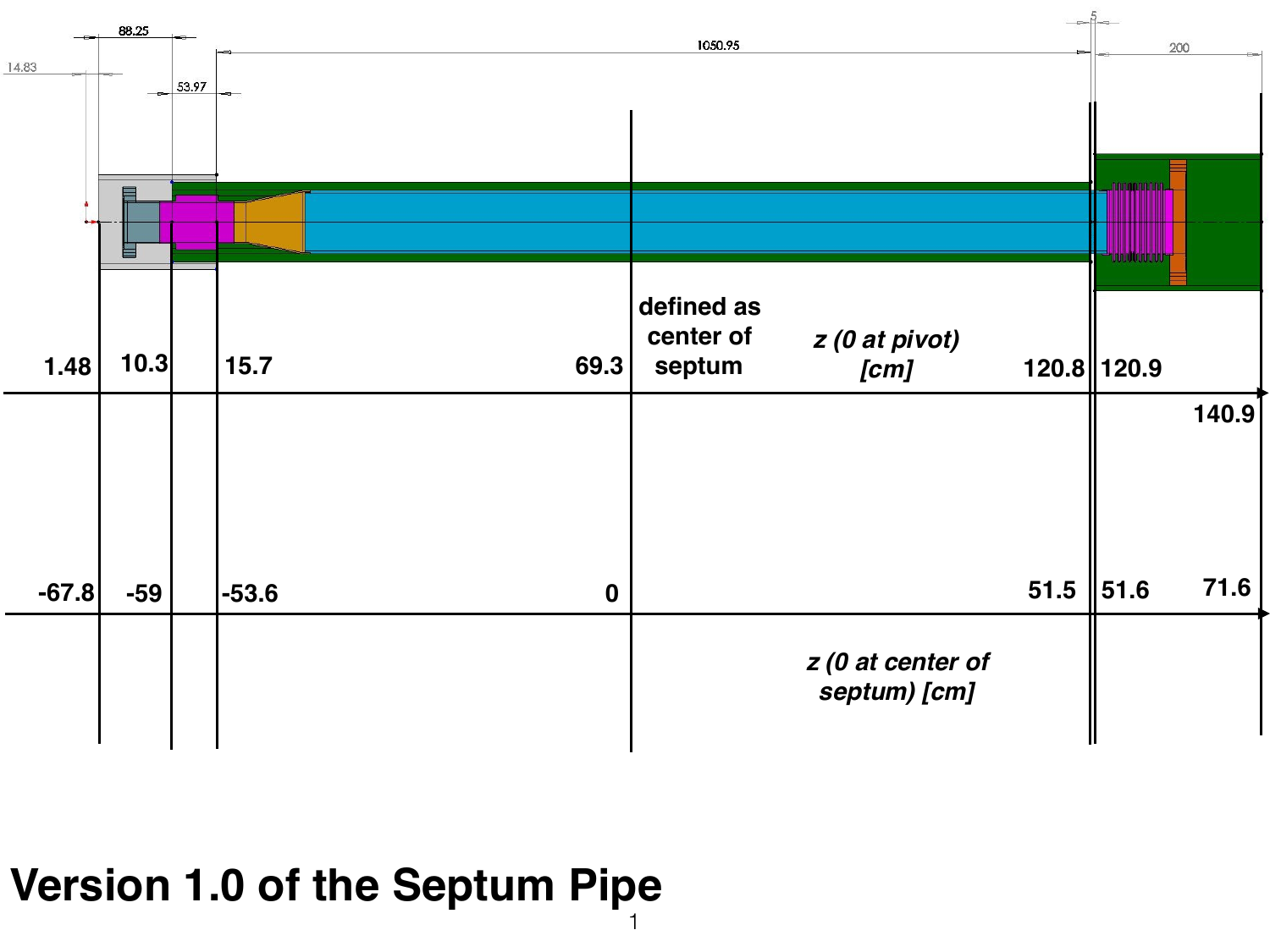

## $\mathcal{P}$